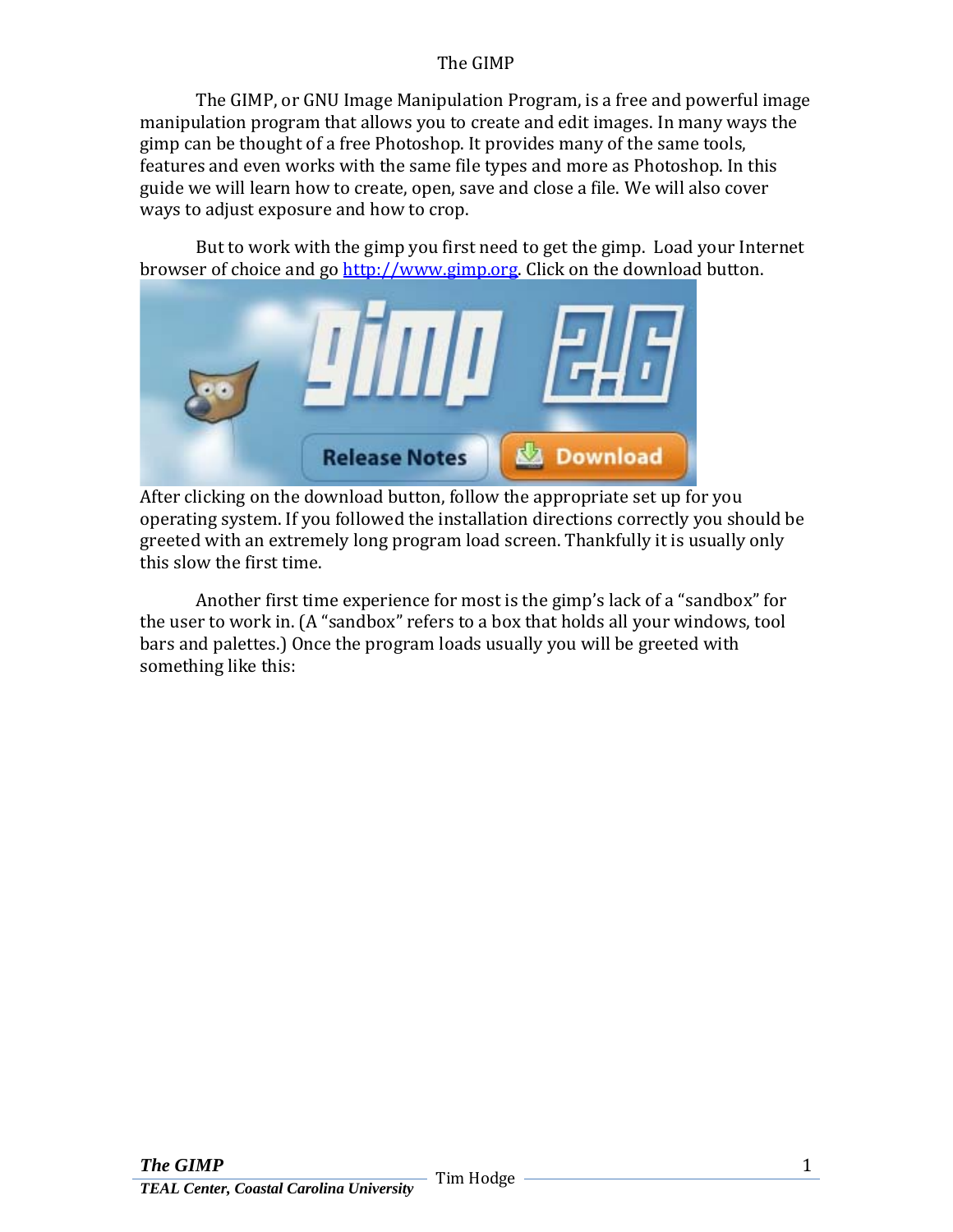| O O O X Toolbox         |                              | 00   | $\circ$ |        | $\mathbf{X}$ |       |                 | <b>GNU Image Manipulation Program</b>          |        |               |                                                                                                                                                                                                                                                                                                                                                                               |                 |
|-------------------------|------------------------------|------|---------|--------|--------------|-------|-----------------|------------------------------------------------|--------|---------------|-------------------------------------------------------------------------------------------------------------------------------------------------------------------------------------------------------------------------------------------------------------------------------------------------------------------------------------------------------------------------------|-----------------|
|                         |                              | Eile | $E$ dit | Select | View         | Image |                 | Layer Colors                                   | Tools  | Filters       | Windows                                                                                                                                                                                                                                                                                                                                                                       | Help            |
|                         | 吸量                           |      |         |        |              |       |                 |                                                |        |               |                                                                                                                                                                                                                                                                                                                                                                               |                 |
| à                       |                              |      |         |        |              |       |                 |                                                |        |               |                                                                                                                                                                                                                                                                                                                                                                               |                 |
| ß                       | 尽                            |      |         |        |              |       |                 |                                                |        |               |                                                                                                                                                                                                                                                                                                                                                                               |                 |
|                         | А                            |      |         |        |              |       |                 |                                                |        |               |                                                                                                                                                                                                                                                                                                                                                                               |                 |
|                         |                              |      |         |        |              |       |                 | O O O X Layers, Channels,                      |        |               |                                                                                                                                                                                                                                                                                                                                                                               |                 |
|                         | ă                            |      |         |        |              |       |                 |                                                |        | $\frac{1}{x}$ | Auto                                                                                                                                                                                                                                                                                                                                                                          |                 |
| كعاكم                   |                              |      |         |        |              |       |                 |                                                | $\sim$ |               | yo                                                                                                                                                                                                                                                                                                                                                                            |                 |
| $\mathcal{P}$           |                              |      |         |        |              |       | Layers<br>Mode: | Normal                                         |        |               | $\begin{tabular}{ c c } \hline \rule{0.3cm}{.04cm} \rule{0.3cm}{.04cm} \rule{0.3cm}{.04cm} \rule{0.3cm}{.04cm} \rule{0.3cm}{.04cm} \rule{0.3cm}{.04cm} \rule{0.3cm}{.04cm} \rule{0.3cm}{.04cm} \rule{0.3cm}{.04cm} \rule{0.3cm}{.04cm} \rule{0.3cm}{.04cm} \rule{0.3cm}{.04cm} \rule{0.3cm}{.04cm} \rule{0.3cm}{.04cm} \rule{0.3cm}{.04cm} \rule{0.3cm}{.0$<br>$\blacksquare$ |                 |
| 町<br>Paintbrush         | $\boxed{\blacktriangleleft}$ |      |         |        |              |       | Lock            | Opacity:<br>×                                  |        | 100.0         | $\frac{4}{7}$                                                                                                                                                                                                                                                                                                                                                                 |                 |
| Normal<br>Mode:         | F                            |      |         |        |              |       |                 |                                                |        |               |                                                                                                                                                                                                                                                                                                                                                                               |                 |
| Opacity:                | 100.0                        |      |         |        |              |       |                 |                                                |        |               | п                                                                                                                                                                                                                                                                                                                                                                             | Che             |
| Circle (11)<br>Brush:   |                              |      |         |        |              |       |                 |                                                |        |               |                                                                                                                                                                                                                                                                                                                                                                               |                 |
| $= 1.00$<br>Scale:      | $\frac{1}{2}$                |      |         |        |              |       |                 |                                                |        |               |                                                                                                                                                                                                                                                                                                                                                                               |                 |
| <b>D</b> Brush Dynamics |                              |      |         |        |              |       |                 |                                                |        |               |                                                                                                                                                                                                                                                                                                                                                                               |                 |
| Fade out                |                              |      |         |        |              |       |                 |                                                |        |               |                                                                                                                                                                                                                                                                                                                                                                               |                 |
| Apply Jitter            |                              |      |         |        |              |       |                 |                                                |        |               |                                                                                                                                                                                                                                                                                                                                                                               |                 |
| Incremental             |                              |      |         |        |              |       |                 |                                                |        |               |                                                                                                                                                                                                                                                                                                                                                                               | $\frac{40}{20}$ |
| Use color from gradient |                              |      |         |        |              |       |                 |                                                |        |               |                                                                                                                                                                                                                                                                                                                                                                               |                 |
|                         |                              |      |         |        |              |       |                 |                                                |        |               |                                                                                                                                                                                                                                                                                                                                                                               |                 |
|                         |                              |      |         |        |              |       |                 |                                                |        |               |                                                                                                                                                                                                                                                                                                                                                                               |                 |
|                         |                              |      |         |        |              |       |                 | $\frac{1}{2}$                                  | ß,     | J.            | 0                                                                                                                                                                                                                                                                                                                                                                             |                 |
|                         |                              |      |         |        |              |       |                 |                                                |        |               |                                                                                                                                                                                                                                                                                                                                                                               |                 |
|                         |                              |      |         |        |              |       |                 | <b>Brushes</b><br>Circle (11) (13 $\times$ 13) |        |               | $\textcolor{red}{\textcolor{blue}{\boxtimes}}$                                                                                                                                                                                                                                                                                                                                |                 |
|                         |                              |      |         |        |              |       | pai             |                                                |        |               | ۸                                                                                                                                                                                                                                                                                                                                                                             |                 |
|                         |                              |      |         |        |              |       |                 |                                                |        |               |                                                                                                                                                                                                                                                                                                                                                                               |                 |
|                         |                              |      |         |        |              |       |                 |                                                |        |               |                                                                                                                                                                                                                                                                                                                                                                               |                 |
| 8<br>۵<br>屇             | 頾                            |      |         |        |              |       | Rie             |                                                |        |               |                                                                                                                                                                                                                                                                                                                                                                               | u               |
|                         |                              |      |         |        |              |       |                 |                                                |        |               |                                                                                                                                                                                                                                                                                                                                                                               |                 |

which does not make for the greatest first time experience. The beauty of this system is exactly what makes it look so scary‐ it is completely customizable. If you accidently close one of your pallets or "docks" or you want to bring up one that is not showing you just click on the Windows tab at the top.

Once you have the layout set to your preferences there is no point in just admiring the gimp's beauty‐‐you need to start using it. In this case you have two choices: you can create a new file to work on or you can start working on a file that already exists.

## ‐‐To create a file click on **File>New**.

If you create a file you will be shown an option screen very similar to Photoshop's. ‐‐If you wish to open a file you already have, click **File>Open**.

If you open a preexisting file you will notice that the browser is very similar to what you are used to, perhaps without the same visual finesse that more expensive programs normally have.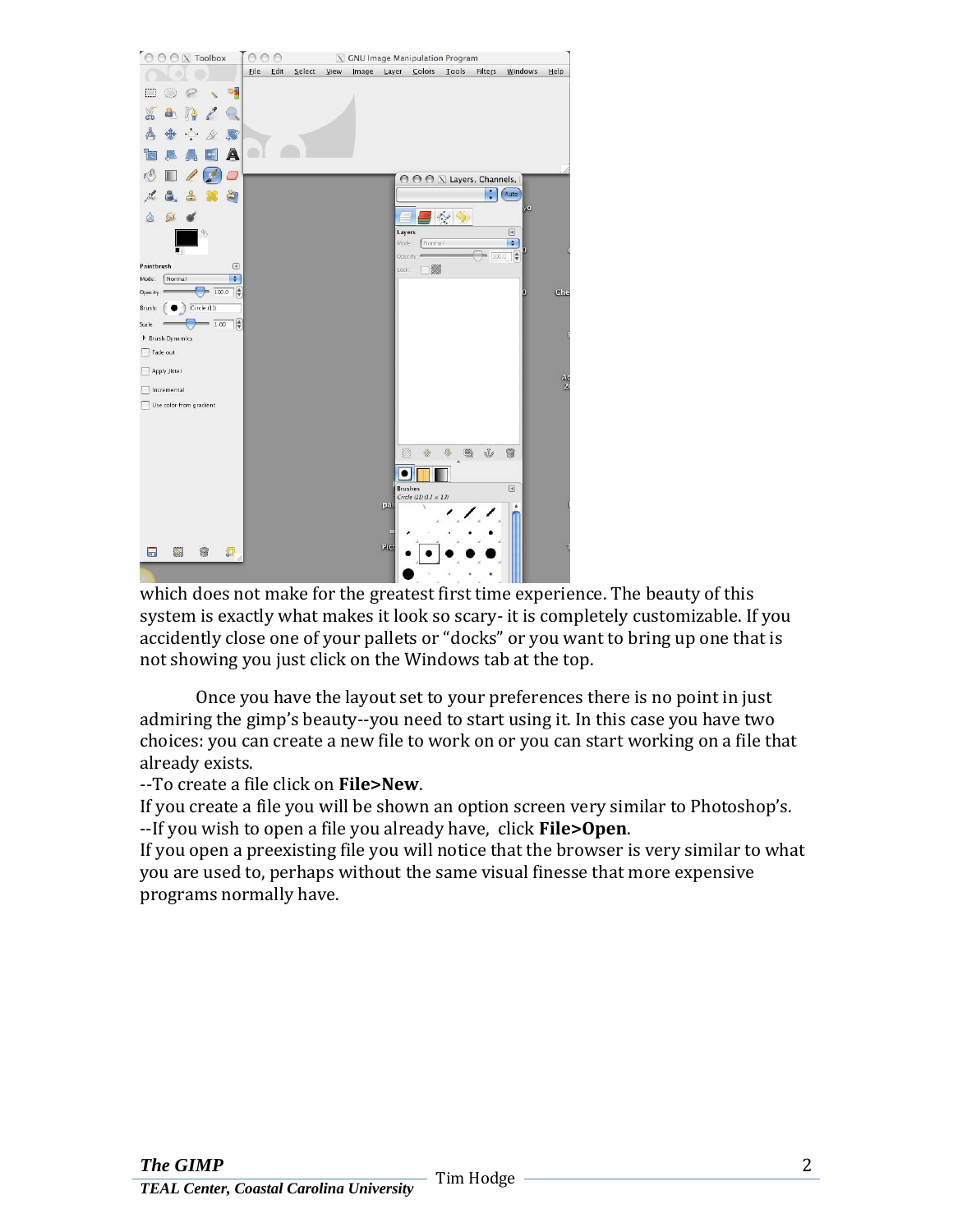| 000                                                        | $\overline{X}$ Create a New Image                                                      |                    |                |
|------------------------------------------------------------|----------------------------------------------------------------------------------------|--------------------|----------------|
| Template:                                                  | $\div$                                                                                 |                    |                |
| Image Size                                                 |                                                                                        |                    |                |
| 640<br>Width:<br>Height:<br>400                            | $\frac{\mathbf{A}}{\mathbf{v}}$<br>$\frac{\mathbf{A}}{\mathbf{v}}$<br>$\div$<br>pixels |                    |                |
| £                                                          | $640 \times 400$ pixels<br>72 ppi, RGB color                                           |                    |                |
| ▷ Advanced Options                                         |                                                                                        |                    |                |
| Help                                                       | Cancel<br>QK<br>Reset                                                                  |                    |                |
| 000                                                        | $X$ Open Image                                                                         |                    |                |
| $\left( \begin{array}{c} 1 \end{array} \right)$<br>17      | tmhodge)                                                                               |                    |                |
| Places                                                     | Name                                                                                   | Modified<br>▼.     | Preview        |
| Search                                                     | Audacity                                                                               | 04/06/09           |                |
| Recently Used                                              | Desktop                                                                                | 11:28              |                |
| $-$ tmhodge                                                | Documents                                                                              | 10:55              |                |
| Desktop                                                    | Downloads                                                                              | Thursday           |                |
| File System                                                | Library                                                                                | Yesterday at 16:26 |                |
| Pictures                                                   | Movies                                                                                 | 03/07/09           |                |
| Documents                                                  | Music                                                                                  | 07/11/08           | Audacity       |
|                                                            | Pictures                                                                               | Yesterday at 11:59 | Folder         |
|                                                            | Public                                                                                 | 06/26/08           |                |
|                                                            | site                                                                                   | 10/21/08           |                |
|                                                            | Sites                                                                                  | 04/06/09           |                |
|                                                            | Thanks for booking your trip items with Expedia!.pdf                                   | 09/03/08           |                |
| (Remove)<br>Add                                            |                                                                                        | ۷<br>All images    | $\ddot{r}$     |
| <b>D</b> Select File Type (Automatically Detected)<br>Help |                                                                                        |                    | Cancel<br>Open |

Let's say you opened a file and you like how the photo looks but the photo is a little dark. Say you have a silhouetted figure on the beach or in this photo a figure in front of a window. You can make a "global adjustment," meaning a change across the whole image, using the levels tool. You can access the level tools by going to **Colors>Levels**. The levels tool allows you to make specific changes to the highlights (represented by the white slider  $#1$ ), the mid-tones (represented by the gray slider #2), and the darks (represented by the black slider #3).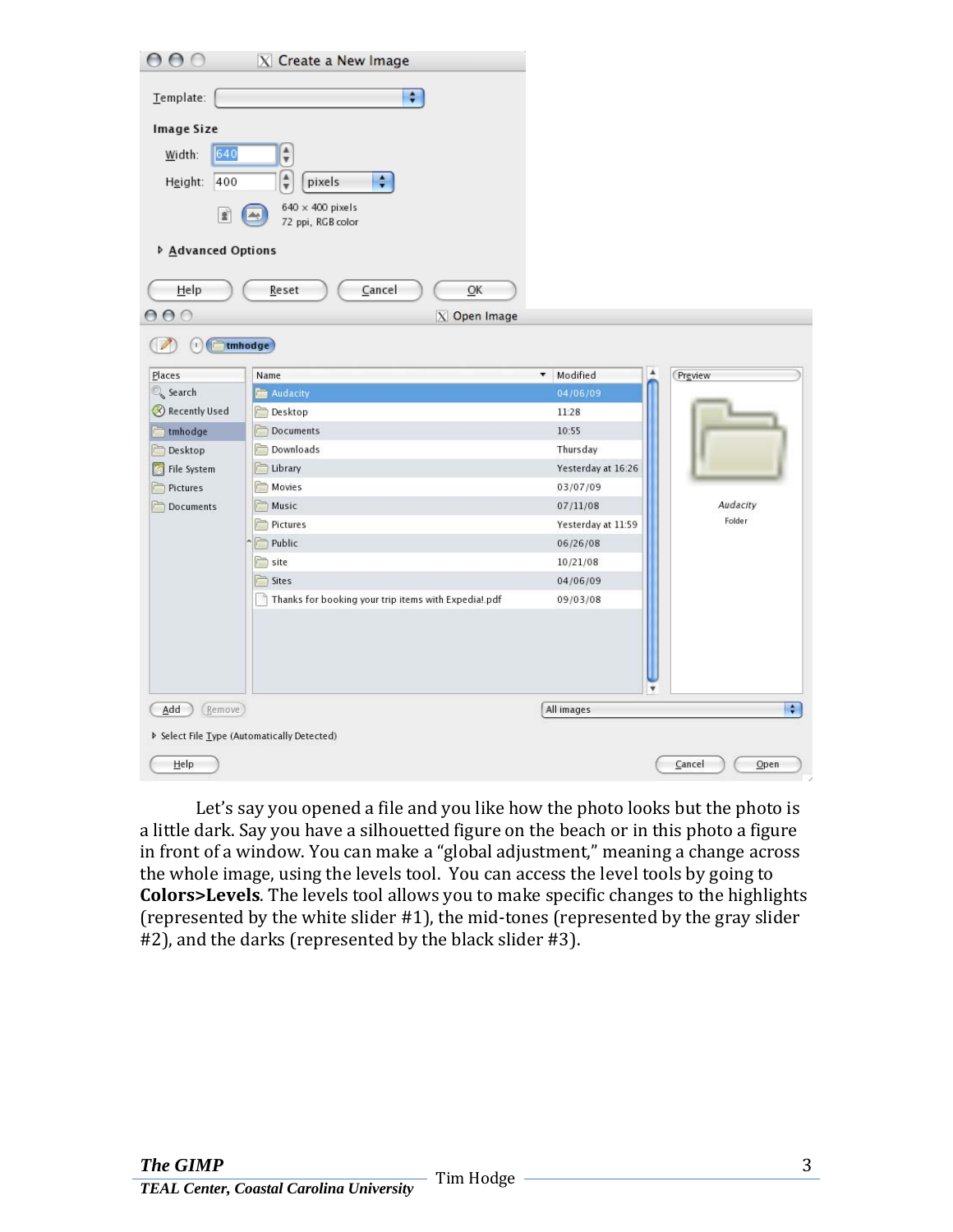

When working with the levels tool you have to watch out for image breakdown in the form of noise (color splotches in dark spots on the image) or the image graying.

 Sometimes when you have taken a photograph you want to get rid of extra stuff in the picture or you want to make the image a little more exotic. This can be done using the cropping tool in the gimp. Cropping in the gimp is a little more difficult then in other programs but not so difficult that it is not worth using. To crop an image you first need to select the area you are going to keep, using the selection tools. In this case I am using the rectangle selection tool  $\Box$ ; however, you can use the other selection tools if you want a different shape. Then click on **Image>Crop to Selection** and it will crop the image down to the area you have selected out. More often than not, cropping out extraneous things in your photographs will make them better. This extra touch often draws the line between a pro and an amateur.

| $\mathbf{D}_{\mathbf{r}\alpha}$<br>$C^{top}$<br>rop<br>-- -<br>$\overline{\phantom{a}}$ |
|-----------------------------------------------------------------------------------------|
|-----------------------------------------------------------------------------------------|